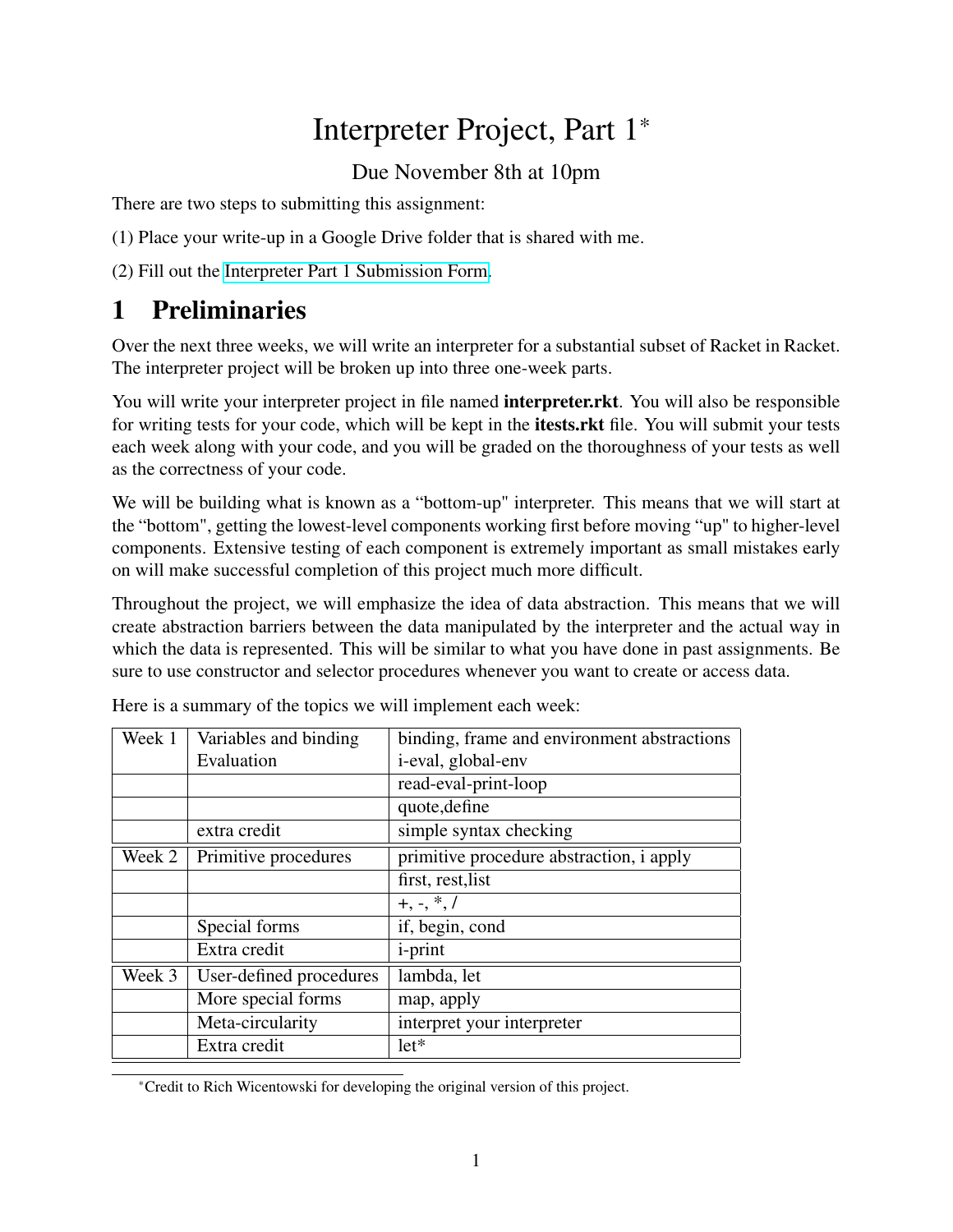In addition to the assignment write-up for each week, I will also provide a summary file containing the signatures of each of the functions you will write.

## 2 The binding abstraction

The first component of the interpreter begins by developing environments. Environments will be used by the interpreter when evaluating Racket expressions. Every expression in Racket is evaluated within some environment. Often it is a special environment called the *global-env* (defined in Part 2).

At the lowest level of an environment are variable bindings. A binding is the joining of a symbol to a value. We will use lists to represent bindings. For example, the binding (list 'x 3) indicates that the symbol x is bound to the value 3, and (list 'lst  $'(1\ 2)$ ) indicates that the symbol lst is bound to the list  $(1 2)$ .

These are the functions that you will use to create, access and change variable bindings:

| (make-binding var val)     | ;constructor |
|----------------------------|--------------|
| (binding-variable binding) | ; selector   |
| (binding-value binding)    | ;selector    |

Examples:

```
> (define sample (make-binding 'today 'monday))
> sample
(list 'today 'monday)
> (binding-variable sample)
'today
> (binding-value sample)
'monday
> (define sample2 (make-binding 'a-pair (list 1 2)))
> sample2
(list 'a-pair '(1 2))
> (binding-variable sample2)
'a-pair
> (binding-value sample2)
(1 2)> (define sample3 (make-binding 'a-list (cons 1 (cons 2 null))))
> sample3
(list 'a-list '(1 2))
> (binding-variable sample3)
'a-list
> (binding-value sample3)
(1 2)
```
You may also want to see the summary page for more details.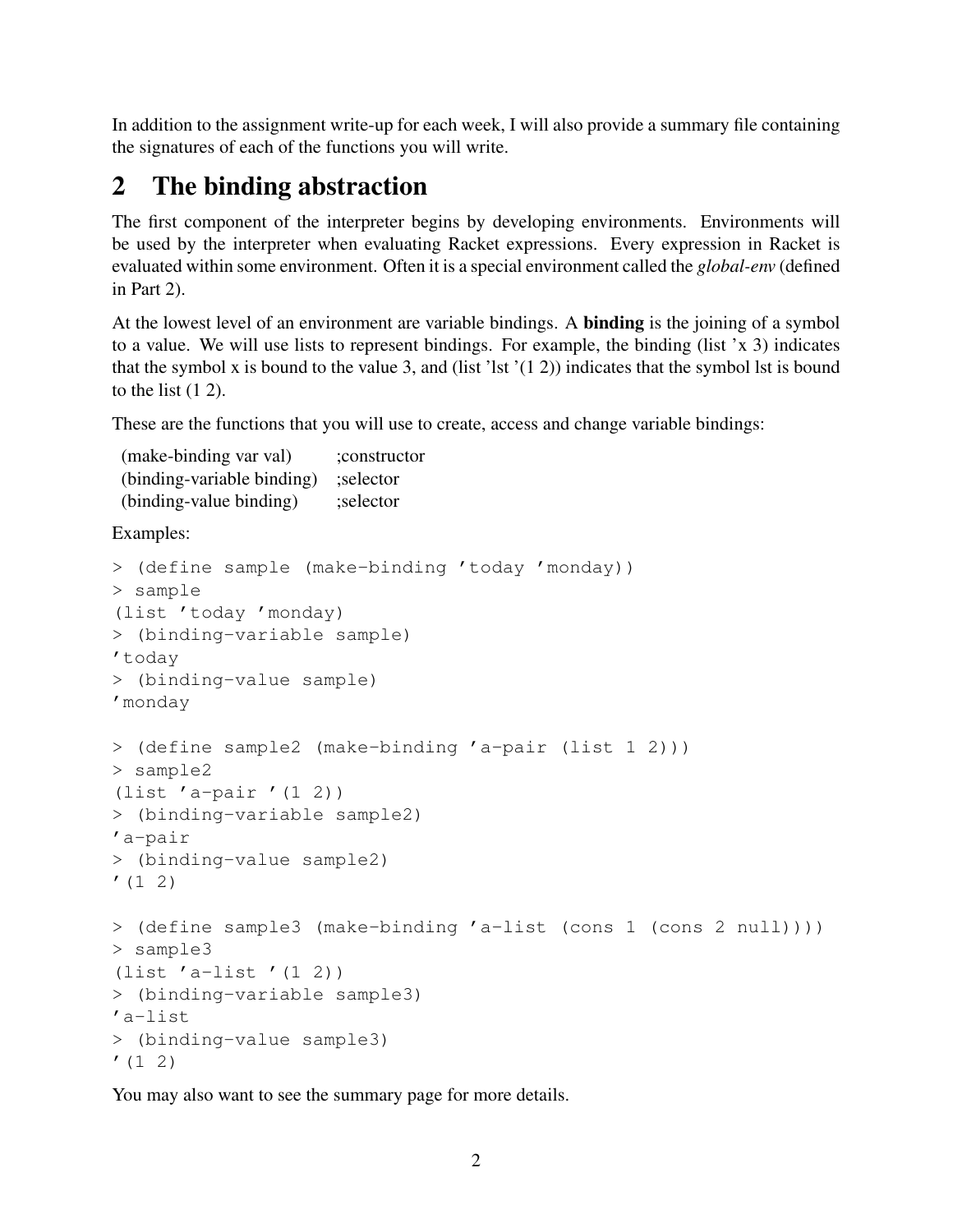#### 3 The frame abstract

Next we need to implement frames, which are lists of bindings. The procedure *make-frame* takes a list of variables and a list of values, both of which should be the same length, and creates a frame containing bindings of the variables to the values. If the variable and value lists are of different lengths, make-frame should print an appropriate error message.

For example:

```
> (make-frame '(a b c) '(6 7 8))
(list (list 'a 6) (list 'b 7) (list 'c 8))
> (make-frame '(d e) '((1 2) (3 4)))
(list (list 'd '(1 2)) (list 'e '(3 4)))
> (make-frame ' (x y z) ' (#t #f))Error: too many variables!
> (make-frame '(today tomorrow) '(mon tue wed))
Error: too many values!
```
After completing and testing make-frame, write and test the remaining frame functions. (See the summary page for more details.)

| (make-frame vars vals)         | ; constructor |
|--------------------------------|---------------|
| (empty-frame? frame)           |               |
| (first-binding frame)          | ; selector    |
| (rest-of-bindings frame)       | ; selector    |
| (adjoin-binding binding frame) |               |
| (binding-in-frame var frame)   |               |

Be sure you retain all of your tests in the i-tests.rkt file since you will be graded on your tests as well as your code!

Here are some examples of the above mentioned functions:

```
> (define frame (make-frame '(a b c) '(6 7 8)))
> (first-binding frame)
(list 'a 6)
> (rest-of-bindings frame)
(list (list 'b 7) (list 'c 8))
> (empty-frame? frame)
#f
> (binding-in-frame 'a frame)
6
> (binding-in-frame 'c frame)
8
> (binding-in-frame 'x frame)
```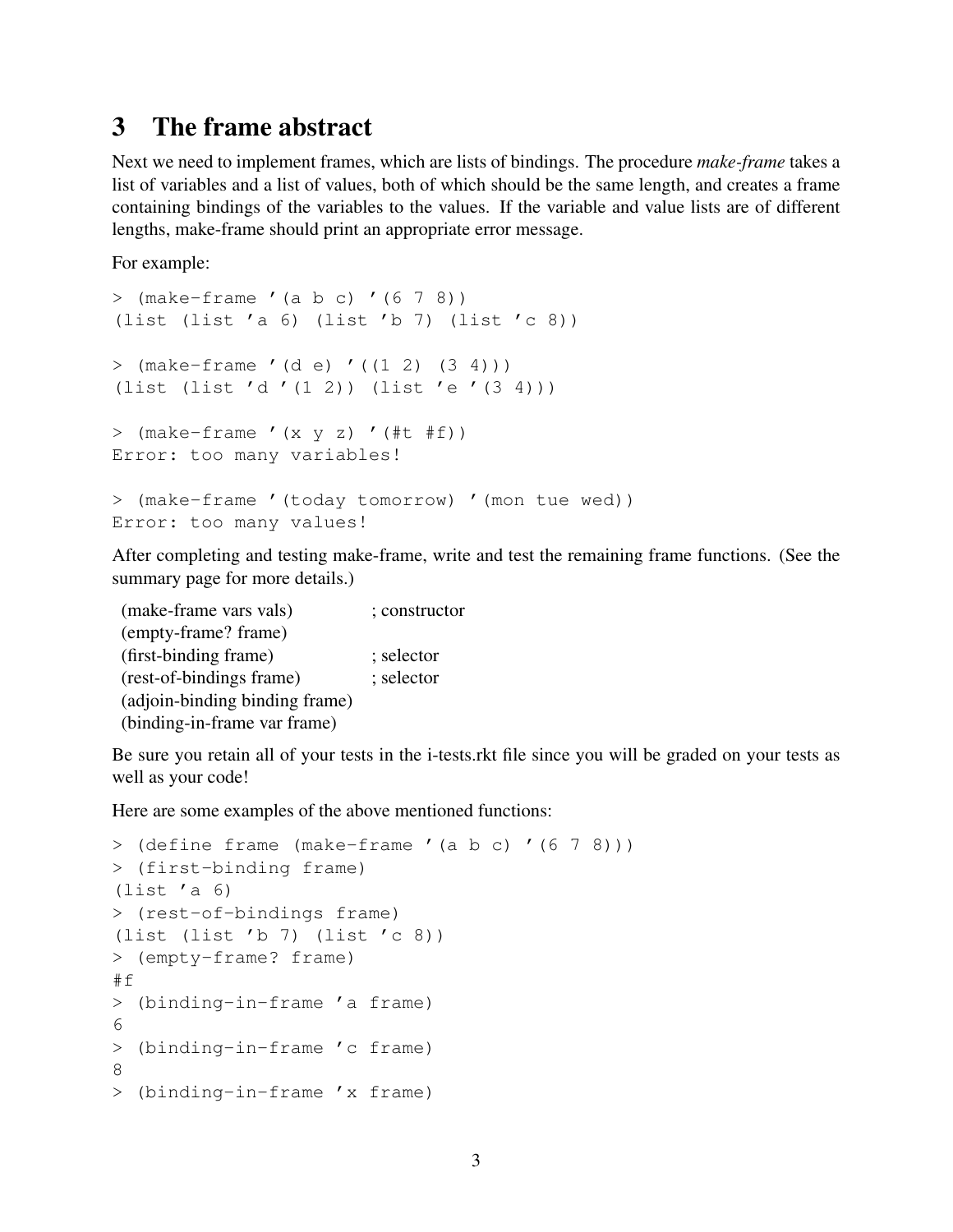### 4 The environment abstraction

Now that frames have been implemented, we can implement environments, which are represented as a mutable list of frames. An empty environment is represented as the empty list.

So far in this class, we have not used any mutation. Now, however, we will use mutable lists to represent environments. This makes it easier to make updates to the global environment (when we introduce new frames or new variable bindings within a frame).

We don't need mutation: we could instead pass around the current environment to each function. Functions that 'modify' the global environment would instead create and return a new environment. Although this is a feasible strategy, it makes for a somewhat bulkier abstraction, so we are going to use mutation just for environments instead (do not use mutable lists or any other form of mutation in any of the other parts of the interpreter!).

Mutable lists in Racket are created using mcons, the mutable version of *cons*. The empty mutable list is *(list )*. Instead of *first* and *rest*, though, mutable lists use mcar to get the first element and mcdr to get the rest of the list.

You can update the first element in a mutable list using **set-mear!** (the '!' signals mutation in Racket).

Implement the following environment functions. Make sure to test all of them thoroughly before going on. (See the summary page for more details.)

| (empty-env)                      | ; constructor                              |  |
|----------------------------------|--------------------------------------------|--|
| (empty-env? env)                 |                                            |  |
| (first-frame env)                | ; selector                                 |  |
| (rest-of-frames env)             | ; selector                                 |  |
| (set-first-frame! env new-frame) | ; mutator                                  |  |
| (adjoin-frame frame env)         |                                            |  |
| (extend-env vars vals base-env)  |                                            |  |
| (binding-in-env var env)         |                                            |  |
| (lookup-variable var env)        | ; outside of the 'environment' abstraction |  |

A variable may appear in several different frames of an environment. For example:

```
(define env1 (extend-env '(a b c) '(1 2 3) (empty-env)))
(define env2 (extend-env '(a c d e) '(red blue green yellow) env1))
(define env3 (extend-env '(a f) '(#t #f) env2))
```
In env3, there are three different bindings for the variable a and two different bindings for the variable c.

Write the procedure *binding-in-env* that will take a variable name and search through the frames of an environment until it finds the first binding for that variable. In this example, the first binding

#f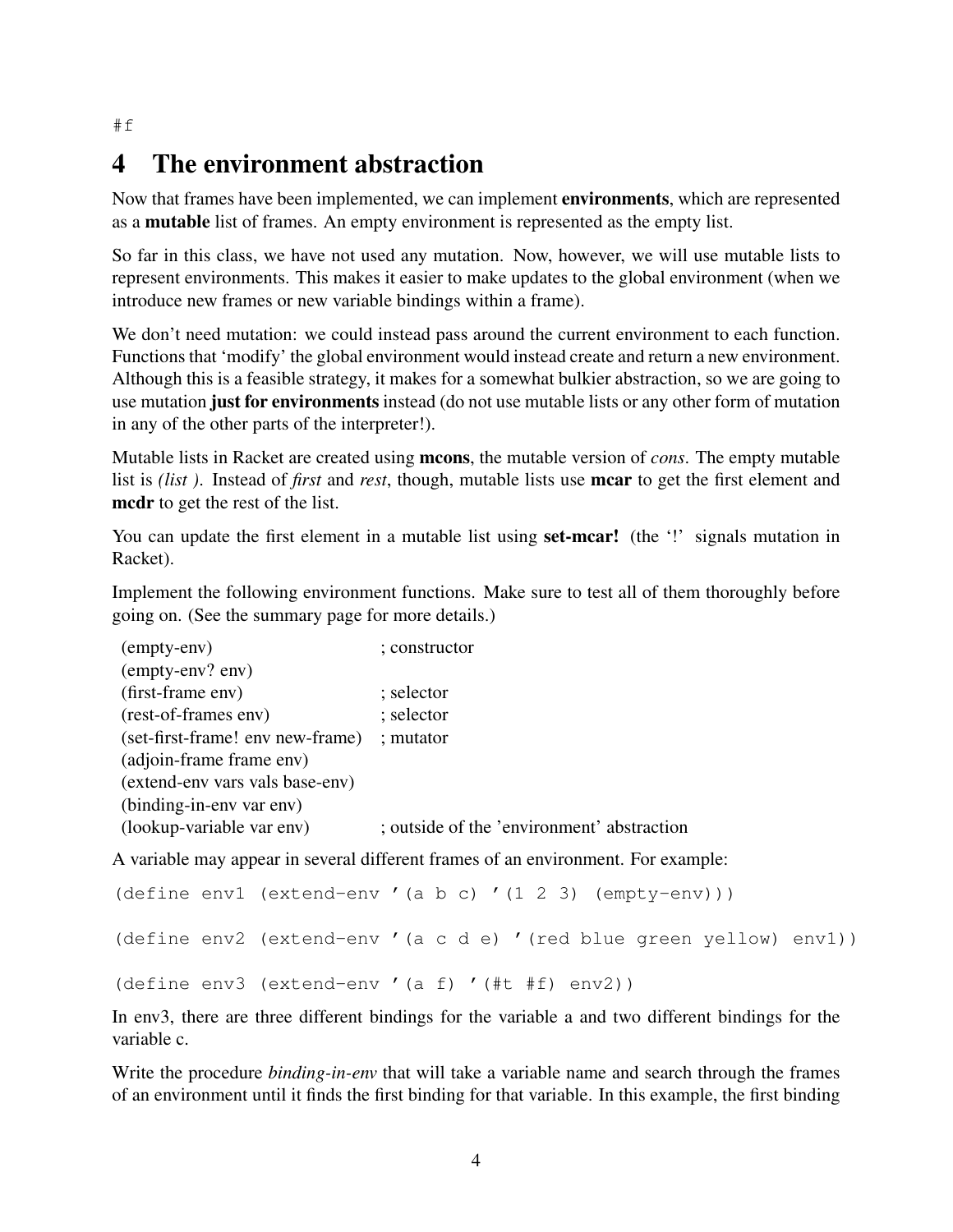for a would be (list 'a #t), the first binding for c would be (list 'c 'blue) and the first binding for b would be (list 'b 2). It should return #f if no binding is found. Be sure to use any appropriate abstraction functions, such as *empty-env?* and *binding-in-frame*.

```
> (binding-in-env 'c env3)
'blue
```
Finally, use *binding-in-env* to write the procedure *lookup-variable* to find the value of a variable in a given environment. If no binding is found, an error message should be generated. For example:

```
> (lookup-variable 'c env3)
'blue
> (lookup-variable 'g env3)
Error: g is unbound in this environment!
```
## 5 Temporarily completing the environment

In order to continue with our interpreter, we need to be able to complete two pieces of the environment abstraction: the function *setup-env* and the variable *global-env* which stores the variables in the global environment.

Racket predefines many bindings in its global environment: *null*, *null?*, *first*, *rest*, *list*, and *cons* to name just a few. At this point, we will start with a very small global environment with just a single binding: the symbol *null* will be bound to the empty list ().

This is a temporary solution. As we go on, we will greatly expand our global environment. For now, we will use the following as our definition for setup-env:

```
(define setup-env
     (lambda()
         (extend-env '(null) '(()) (empty-env))))
```
We will then set the global environment to the environment returned by setup-env:

(define global-env (setup-env))

## 6 Evaluation

The central component of our interpreter is the evaluator. This is the component that takes a Racket expression and an environment and evaluates the expression in the context of that particular environment. We will do this evaluation by first determining what type of expression we are given, and then dealing with each type on a case-by-case basis.

The most basic types of expressions are the self-evaluating expressions. Self-evaluating expressions are expressions that evaluate to be themselves regardless of the environment. In our evaluator, booleans (#t and #f), numbers (e.g. 5, -56, 3.1415) and strings (e.g. "hello", "this is a string") will be self-evaluating. Functions will not be self-evaluating in our interpreter.

We will deal with other types of expressions, such as the special forms and *define* later in Part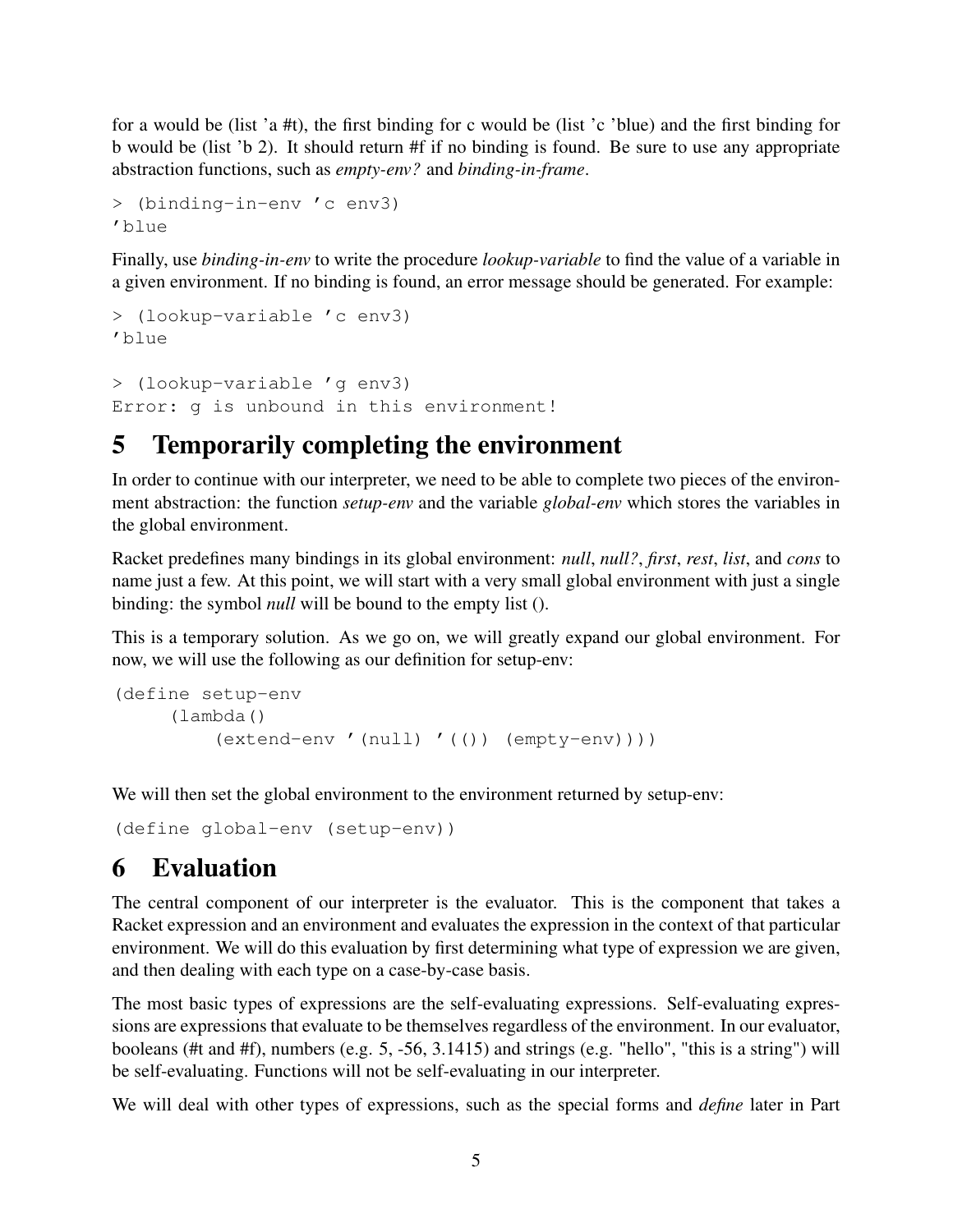2. We will postpone implementing the remaining special forms (*if*, *begin*, *cond*, *lambda*, *let*, etc.) until Weeks 2 and 3. Our interpreter will begin to be able to evaluate procedure applications in Week 2, and we will complete the evaluation of procedure applications in Week 3.

As always, you can refer to the the summary page to get an overview of the functions you are working on in this part of the project.

#### 6.1 Creating i-eval

Since the name eval has already been taken by the real Racket interpreter, we will call our evaluator *i-eval* (short for interpreter-evaluator).

We will start with self-evaluating expressions. Racket has primitive functions that can test whether or not an expression is one of the self-evaluating types: *boolean?*, *number?*, and *string?*. Since these are the only types of self-evaluating expressions in our language, we can write an evaluator to handle these fairly easily.

Read through the implementation I give below and test it out on a few simple expressions to make sure you understand how it works.

```
(define i-eval
  (lambda (exp env)
    (cond
     ((boolean? exp) exp)
     ((number? exp) exp)
     ((string? exp) exp)
     (else (println "Error: unknown expression type")))))
```
#### 6.2 Read-eval-print-loop

Now, we can create the *(read-eval-print-loop)* which will read input from the user, evaluate the input in the global-env, print the result, then loop. For example:

```
> (read-eval-print-loop)
INTERPRETER> 5
5
INTERPRETER> -3.14
-3.14
INTERPRETER> #f
#f
INTERPRETER> "a short string"
"a short string"
INTERPRETER> exit
INTERPRETER done.
```
An initial version of the *read-eval-print-loop* function is shown below. You need to add the ability to allow the user to exit the interpreter by typing the command exit.

```
(define read-eval-print-loop
  (lambda ()
```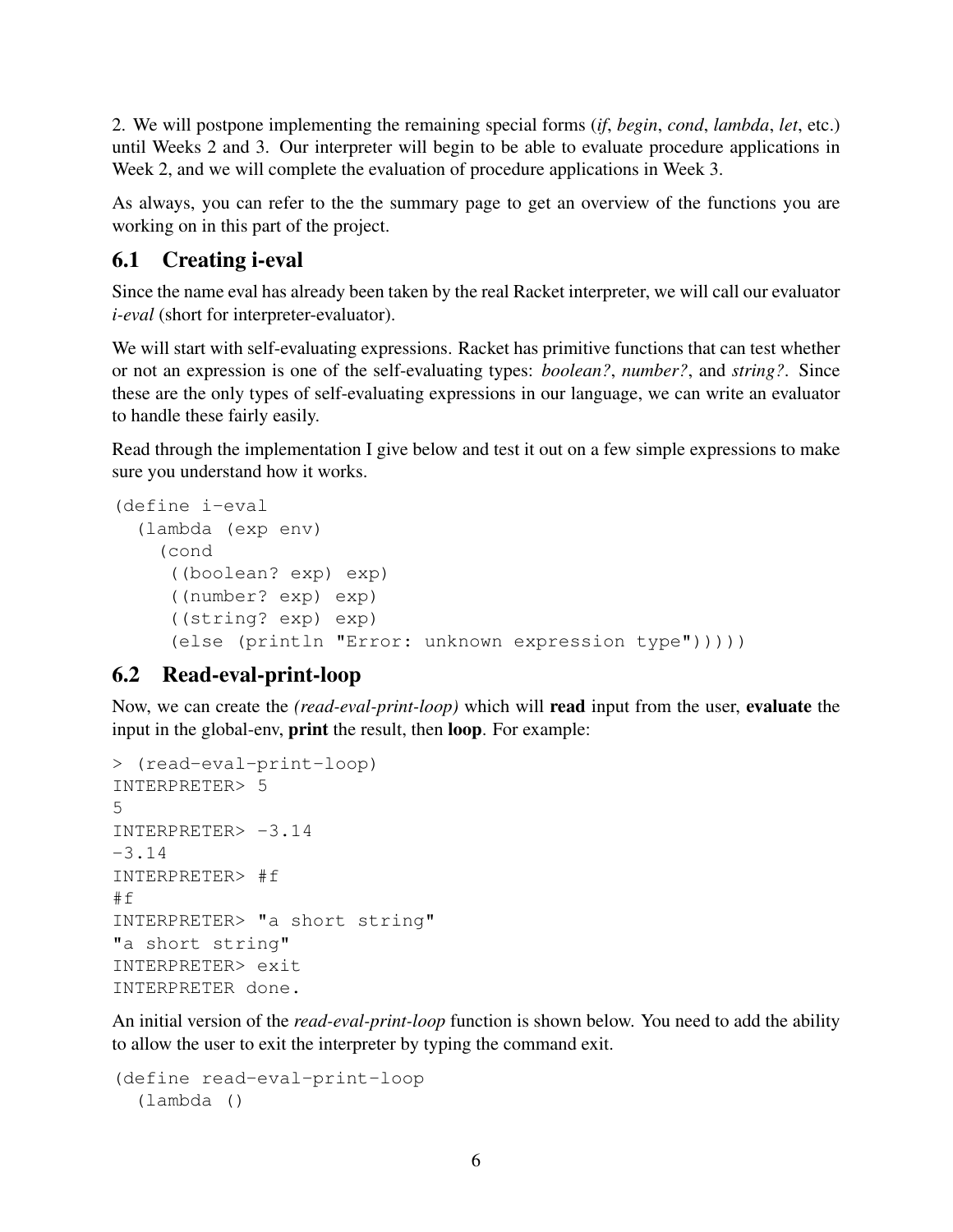```
(display "INTERPRETER> ")
(let ((user-input (read)))
  (display (i-eval user-input global-env))
  (newline)
  (read-eval-print-loop))))
```
You will get tired of typing (read-eval-print-loop), so you can define a shortcut (repl).

#### 6.3 Implementing quote and quoted expressions

Your interpreter should now handle the self-evaluating boolean, number and string expressions. Now you will extend the range of expressions your interpreter can handle by allowing for quoted expressions. Recall that in Racket, you can create a quoted expression either by using the *quote* special form, or by using its short-hand notation, the single quote:

```
> (quote this-is-quoted)
this-is-quoted
> 'this-is-also-quoted
this-is-also-quoted
> (quote (4 5 6))
(4 5 6)
> '(3.14 #t "hello")
(3.14 #t "hello")
```
Remember that a single-quote placed immediately before an expression is equivalent to using the full quote notation. The read function automatically expands an apostrophe to the quote notation, so our interpreter doesn't need to worry about expressions that start with single-quotes: handling expressions which use the full quote notation is sufficient.

You should write the procedure *quoted?* to test to see if an expression is quoted. Notice from the examples above that when a user enters a quoted expression, they are simply entering a list whose first element is the symbol quote. To test out, your function, try the following line, which will read one line from you and then return whether or not the line you entered was a quoted expression.

```
(quoted? (read)) ; See important note below
```
This will allow you test if the expressions you type are quoted. You should try a number of different inputs to make sure it works. The following should return #t: 'x, (quote x), '(quote x). The following should return #f: 7, "hello", #t

(Note: You can not simply say (quoted? 'x). In evaluating the expression (quoted? 'x), Racket evaluates 'x to be the symbol x and so the procedure quoted? is called with the symbol  $x -$  which is no longer quoted; therefore, (quoted?  $x$ ); ==> #f. To get the desired effect, you'd have to put your test case in a second quote: (quoted? "x). When evaluating (quoted? "x), Racket evaluates "x, or (quote (quote x)), to be the list (quote x), which will return #t when passed to quoted?.)

You should also write the function *text-of-quotation* which returns the text of a quoted expression. For example, the text of the quotation (quote x) is x. You can test this as follows:

(text-of-quotation (read)) ; try typing (quote x) or '(1 2 3)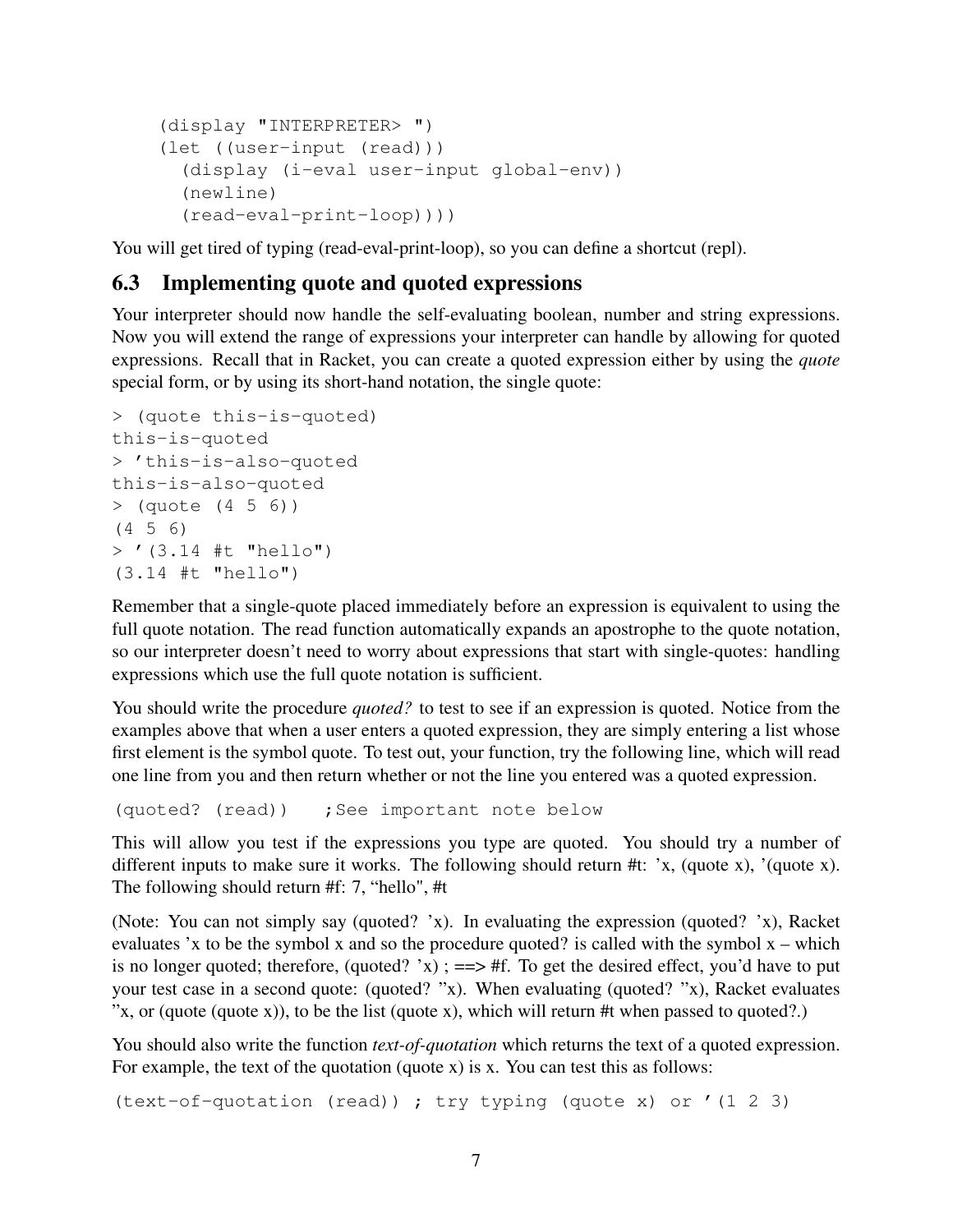Extend *i-eval* to evaluate quoted expressions. You should use the functions *quoted?* and *text-ofquotation* which you just wrote.

(See the summary page for more details.)

#### 6.4 Implementing define and variables

Your interpreter can now evaluate self-evaluating expressions as well as quoted expressions. You will now add the ability to define (and, in the next section, mutate) the environment by extending your interpreter to handle variable definitions. Notice that your interpreter's *define* special form returns the name of the variable you are defining:

```
> (read-eval-print-loop)
INTERPRETER> (define pi 3.1415)
pi
INTERPRETER> pi
3.1415
INTERPRETER> (define a (quote apple))
a
INTERPRETER> a
apple
INTERPRETER> (define j (quote jacks))
j
INTERPRETER> j
jacks
```
Fortunately, you have already laid the necessary groundwork for implementing *define*. To begin the implementation, we will need to add a case to our *cond* statement in *i-eval* to identify the expression type. You will write the tester function *definition?* for identifying define expressions.

The *definition?* tester function should end up looking a lot like the *quoted?* tester you just wrote. In fact, you will need to write many more tester functions which will have the same format. So, we will add a helper function, *(tagged-list? exp tag)*, to capture this abstraction. The *tagged-list?* function will return #t whenever:

- 1. exp is a list, and
- 2. the list has a first element, and
- 3. the first element of exp is tag.

For example:

```
(tagged-list? '(define x 8) 'define) ;=> #t
(tagged-list? "some string" 'define) ;=> #f (not a list)
(tagged-list? '(quote x 6) 'define) \qquad \qquad ;=> \#f(tagged-list? '(define x) 'define) \qquad \qquad ; => #t ; See note below
```
(Notice in the third case that *tagged-list?* returns true even though the expression is not a wellformed Racket definition. The procedure *tagged-list?* is only checking to see if the expression is a list and that it begins with the tag you specify. You can address this issue in the extra credit section.)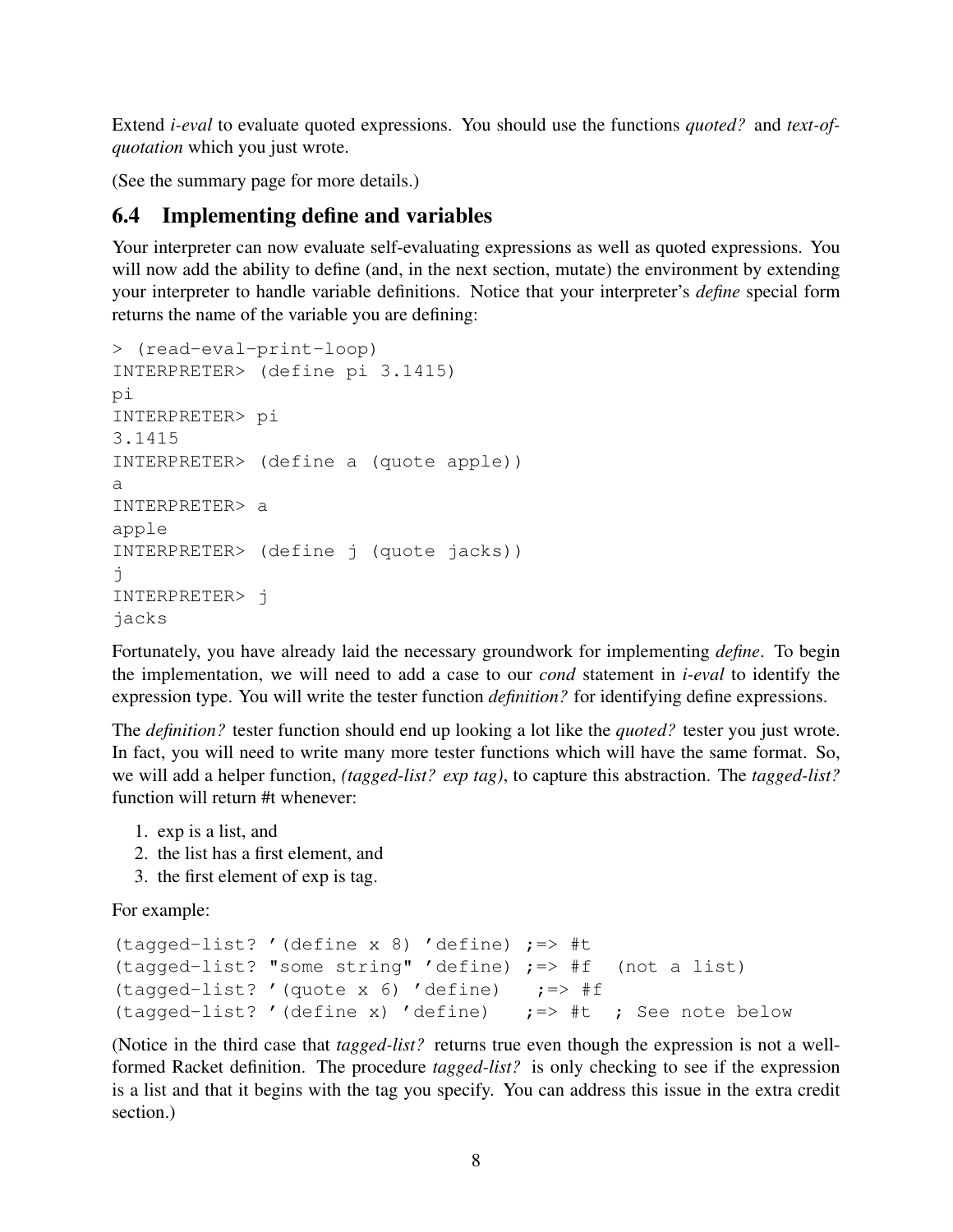Using *tagged-list?*, write *definition?* (and go back and rewrite *quoted?*) in terms of *tagged-list?*.

(definition? '(define  $y$  3))  $:=$  #t (definition? 5)  $\qquad \qquad ;=>$  #f

We also need to build the selector functions for definitions, definition-variable and definition-value.

```
> (definition-variable '(define x 6))
' x
> (definition-value '(define x 6))
6
```
After recognizing that an expression is a definition, we need to evaluate the expression, and then update the environment to reflect the new definition. The special form *define* can be only be used to create a new binding in the most recently added frame of an environment: define cannot mutate a binding in the most recently added frame, but it can define a variable even if the variable is defined in another frame. If the variable binding already exists in the most recently added frame, you should report an error (e.g. duplicate definition for identifier).

However, before you place a binding for a variable into the environment, you will need to evaluate the third element of the define expression. For example, when you say (define a (quote (1 2 3))), a is not bound to (quote  $(1\ 2\ 3)$ ); rather, (quote  $(1\ 2\ 3)$ ) is first evaluated, and its result,  $(1\ 2\ 3)$ , is stored as the binding for a.

Write the function *(eval-definition exp env)* which extracts the definition-value of the define statement from exp and evaluates it using your evaluator, *i-eval*, and then calls *define-variable!* with the definition-variable, the result of evaluating the definition-value, and the environment, env.

You will also need to write the above-mentioned function *(define-variable! var val env)* which checks to see if a binding already exists for var in the first frame of env. If so, report an error. Otherwise, if no binding exists for var in the first frame, we add the new binding to the first frame of the environment. (Notice that the parameter is val, not exp. This is because val has already been evaluated as part of *eval-definition*.)

To complete the implementation for *define*, you will need to make two changes to *i-eval*. First, i-eval must recognize and properly handle define expressions (by adding a case to your *cond* statement). Second, *i-eval* must recognize and deal with variables (also by adding a case to your *cond* statement). Below is the tester *variable?* needed to recognize variables.

```
(define (variable? exp)
     (symbol? exp))
```
When you evaluate (using *i-eval*) an expression that is a variable, it should evaluate as its value in the environment. Earlier, you wrote a procedure that finds the value of a variable in an environment, so you should use that to extend *i-eval* so that it properly evaluates variables.

Be sure to thoroughly test your code. Below are some tests you can use, but you should also add your own to your itests.rkt file:

```
> (read-eval-print-loop)
INTERPRETER> (define x 3)
```